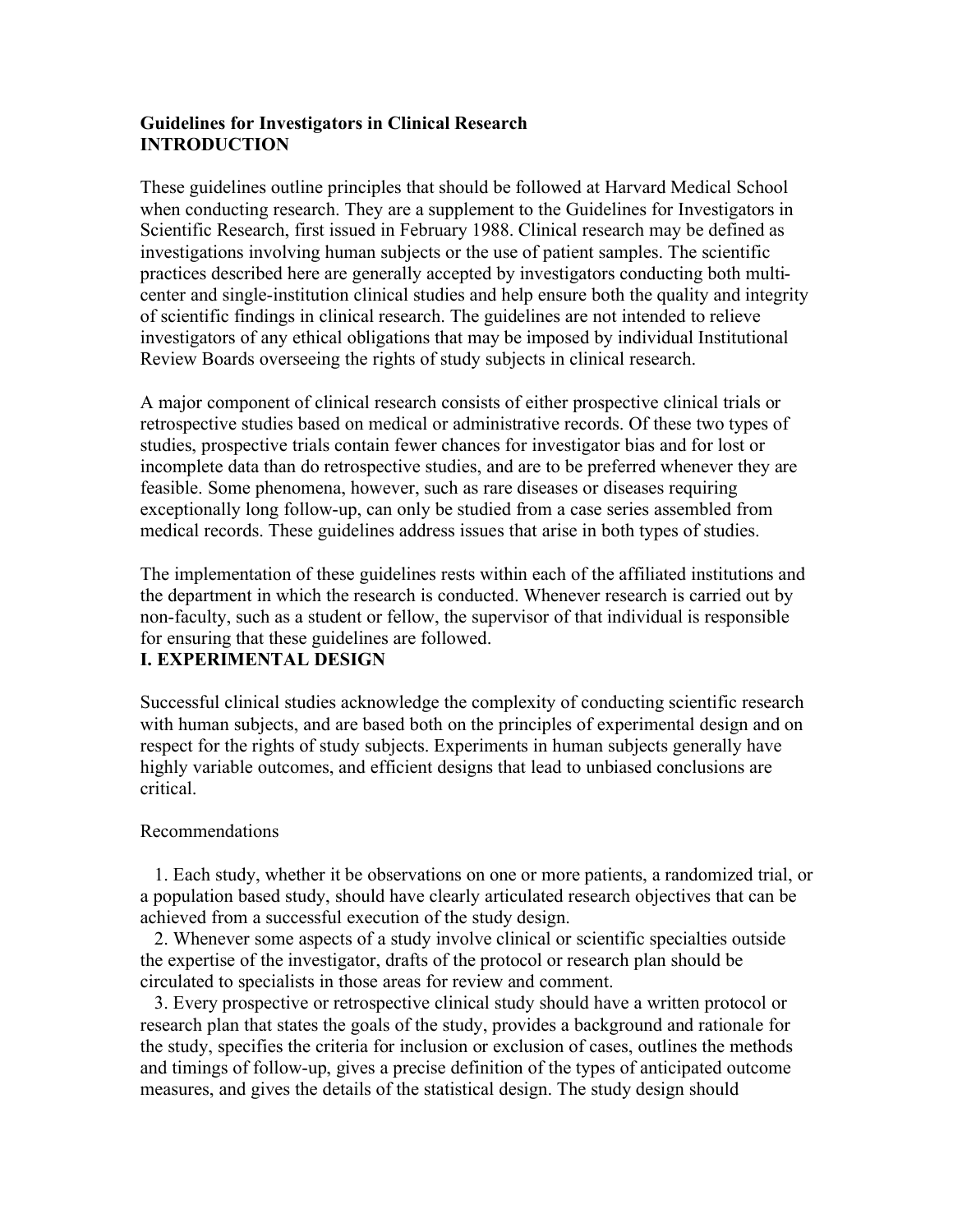minimize the possibility for investigator bias in the interpretation of the results. The design specification may range from a description of anticipated measurements in an exploratory study to a precise specification of the number of cases that will be registered in a phase III randomized trial. In the case of prospective trials, the protocol should describe in detail how patients are to be treated or managed. Any substantial changes to the conduct of the study, including modifications of the sample size, eligibility criteria, or treatment regimens, should be reflected in amendments made to the protocol or research plan and approved by co-investigators and the Institutional Review Board.

 4. In randomized clinical trials, the sequence of treatment assignments should be prepared by a statistician or other experienced investigator associated with the trial and kept confidential. In no instance should an investigator treating patients on the trial know the sequence of potential treatment assignments.

 5. Clinical studies all require approval of local Institutional Review Boards. Every prospective clinical study should contain an Informed Consent form that explains in clear, non-technical terms the possible risks and benefits for subjects participating in the trial.

## **II. DATA MANAGEMENT AND TRIAL MONITORING**

Complete and accurate data are an essential part of the record of any clinical research. Since serious problems can occur when data are missing or are not consistent with source medical records, each study should include a plan for the keeping of accurate and well documented data not subject to loss through computer failure or insecure storage.

#### Recommendations

 1. In prospective trials, data should be abstracted from source medical records as the trial proceeds, using data collection forms designed at the outset of the study. Data collection forms should also be used in retrospective record studies.

 2. The criteria for the evaluation of study subjects (including the classification of outcome and any treatment side effects) should be specified in the protocol or research plan.

 3. Interim review of the data from an ongoing trial should make use of statistical methods that guard against increased false-positive or false-negative reporting rates caused by inappropriate conclusions from preliminary analyses.

 4. For research involving primary data collection, the principal investigator should retain original data for as long as practically possible, but never for less than five years from the first major publication or from the completion of an unpublished study. All data should be kept in the research unit responsible for conducting the study. Copies of computer programs and the results from statistical calculations used in research involving nationally gathered survey data should also be kept by research units for a minimum of five years from publication based on these results. After notification to responsible departmental officials, principal investigators may make copies of original data or computer programs for personal use or when moving to another research unit or institution.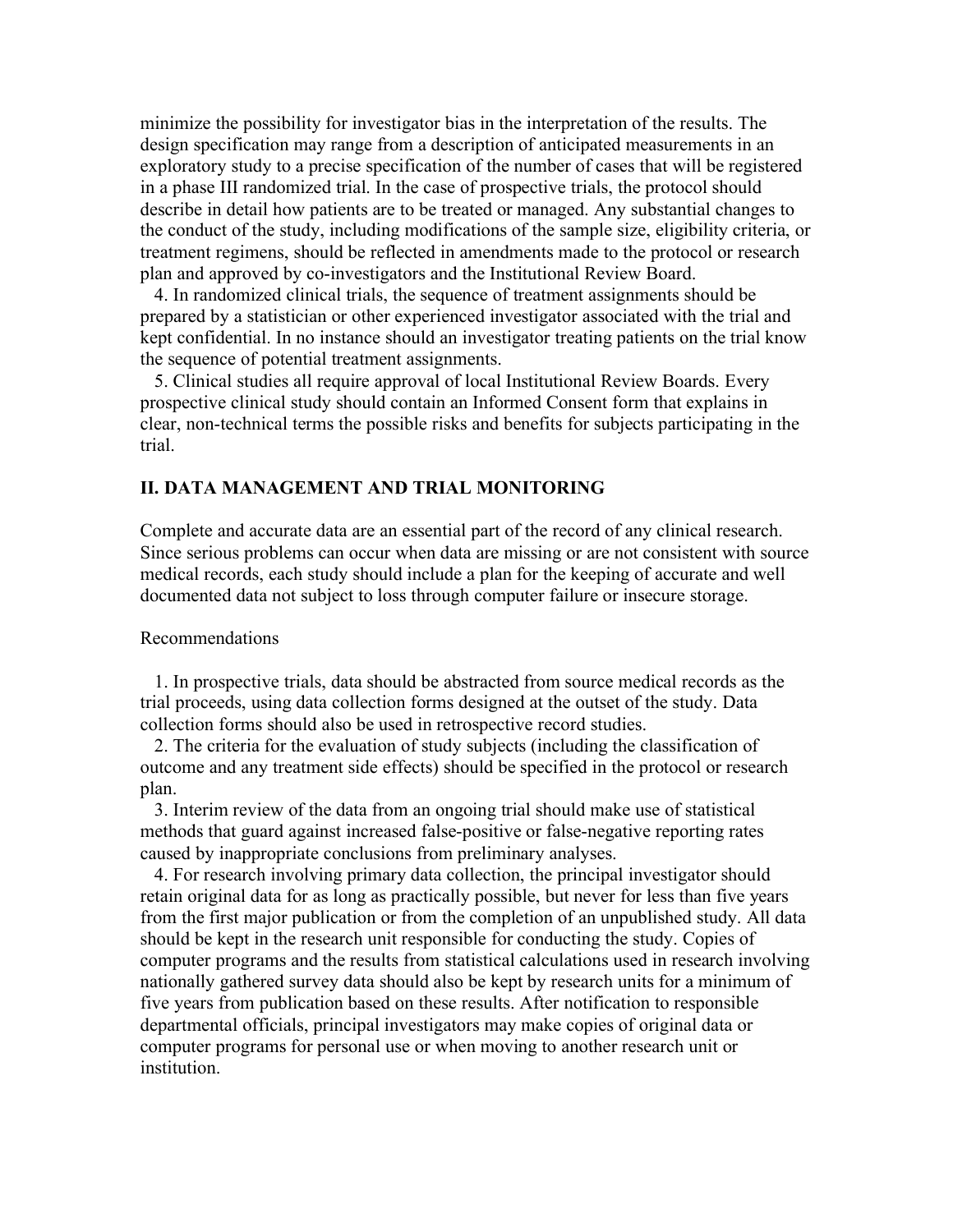5. If primary data are kept on a computer file, backup files should be maintained, preferably at a second site, to prevent loss from computer failure.

### **III. SCIENTIFIC REPORTING**

Writing a manuscript reporting the results of a clinical study is a complex and demanding task. Unclear or ambiguous reports reduce the value of a study and may lead to a discrediting of the research.

#### Recommendations

 1. The statistical analysis used in reporting the results should coincide with the planned analysis used to design the study. Reasons should be given in the manuscript for any different analyses that are used.

 2. All cases registered in a clinical trial or records reviewed in a retrospective study must be accounted for in any manuscript reporting the results. Any case not used in the analysis of outcome data should be identified (by case number) and the reason for exclusion noted.

### **IV. AUTHORSHIP**

Clinical studies often involve investigators from several subspecialties, and it may not always be possible for a single investigator to confirm each piece of data used in the report of a trial. While each participating investigator must be actively involved in verifying the sections of a manuscript that discuss his/her specialty area, there must nevertheless be a primary author who is responsible for the validity of the entire manuscript.

#### Recommendations

 1. Criteria for authorship of a manuscript should be determined and announced by each department or research unit. The committee considers the only reasonable criterion to be that the co-author has made a significant intellectual or practical contribution. The concept of "honorary authorship" is deplorable.

 2. The first author should assure the head of the research unit or department chairperson that he/she has reviewed all primary data on which the report is based and provide a brief description of the role of each co-author. (In multi-institutional collaborations, the senior investigator in each institution should prepare such statements.)

 3. Appended to the final draft of the manuscript should be a signed statement from each co-author indicating that he/she has reviewed and approved the manuscript to the extent possible, given individual expertise.

Adopted in October, 1991

Table of Contents